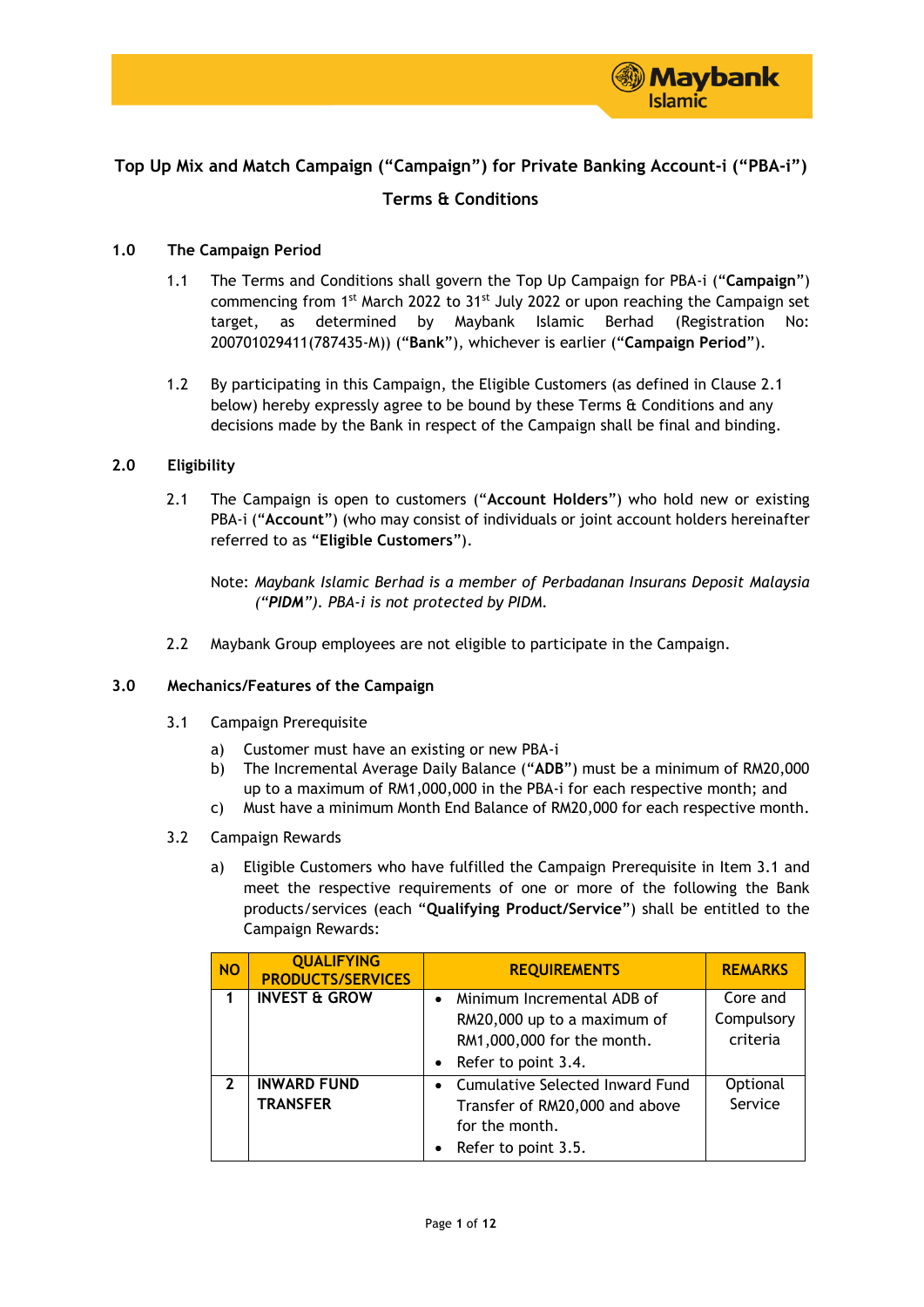

| <b>NO</b>               | <b>QUALIFYING</b><br><b>PRODUCTS/SERVICES</b>                                                 | <b>REQUIREMENTS</b>                                                                                                                                                                    | <b>REMARKS</b>       |
|-------------------------|-----------------------------------------------------------------------------------------------|----------------------------------------------------------------------------------------------------------------------------------------------------------------------------------------|----------------------|
| $\overline{\mathbf{3}}$ | <b>IKHWAN CREDIT CARD</b><br><b>SPEND</b>                                                     | Cumulative Selected Credit Card<br>$\bullet$<br>Spend of RM12,000 and above for                                                                                                        | Optional<br>Product  |
|                         |                                                                                               | the month.<br>Refer to point 3.6.<br>$\bullet$                                                                                                                                         |                      |
| $\overline{\mathbf{4}}$ | <b>FIXED SAVINGS</b><br>(only 2 withdrawals<br>allowed per month)                             | Customers who have a minimum<br>$\bullet$<br>Month End Balance of RM250,000.<br>Maximum of 2 'Withdrawals'<br>$\bullet$<br>allowed per month only.<br>Refer to point 3.7.<br>$\bullet$ | Optional<br>Service  |
| 5.                      | <b>NEW ACCOUNT</b><br><b>OPENING WITH ON-</b><br><b>BOARDING OF</b><br><b>PREMIER SERVICE</b> | Customers who open a new<br>$\bullet$<br>Private Banking Account-i.<br>Must be on-boarded to 'Premier'<br>$\bullet$<br>service<br>Refer to point 3.8.                                  | Additional<br>Reward |

- b) Incremental ADB in PBA-i refers to the difference in the ADB during the Campaign Period as compared to the ADB in the Account for the month of February 2022 ("**Baseline**").
- c) "Baseline" shall be defined as below :

| <b>NO</b> | <b>ACCOUNT TYPE</b>     | <b>BASELINE (RM)</b>                                 |
|-----------|-------------------------|------------------------------------------------------|
|           | New Account             | Baseline shall be RM0                                |
|           | <b>Existing Account</b> | Baseline shall be ADB for the month of February 2022 |

d) ADB is calculated based on calendar month. It is calculated based on the total sum of end day balance and divided by number of days in the month. ADB shall be defined as below :

| <b>NO</b> | <b>CUSTOMER TYPE</b>     | <b>DETAILS</b>                                                                                                                                                                                                                                                                  |
|-----------|--------------------------|---------------------------------------------------------------------------------------------------------------------------------------------------------------------------------------------------------------------------------------------------------------------------------|
|           | New Customer             | For PBA-i opened during the Campaign Period, the ADB<br>for the respective month in which PBA-i was opened is<br>determined by computing the sum of every day-end<br>balance from the day opened to the last day of calendar<br>month divided by the same total number of days. |
|           | <b>Existing Customer</b> | For PBA-i opened before the Campaign Period, the ADB<br>in the Account for the respective month is determined<br>by computing the sum of every day-end balance in PBA-i<br>in that month divided by the number of days in that<br>month.                                        |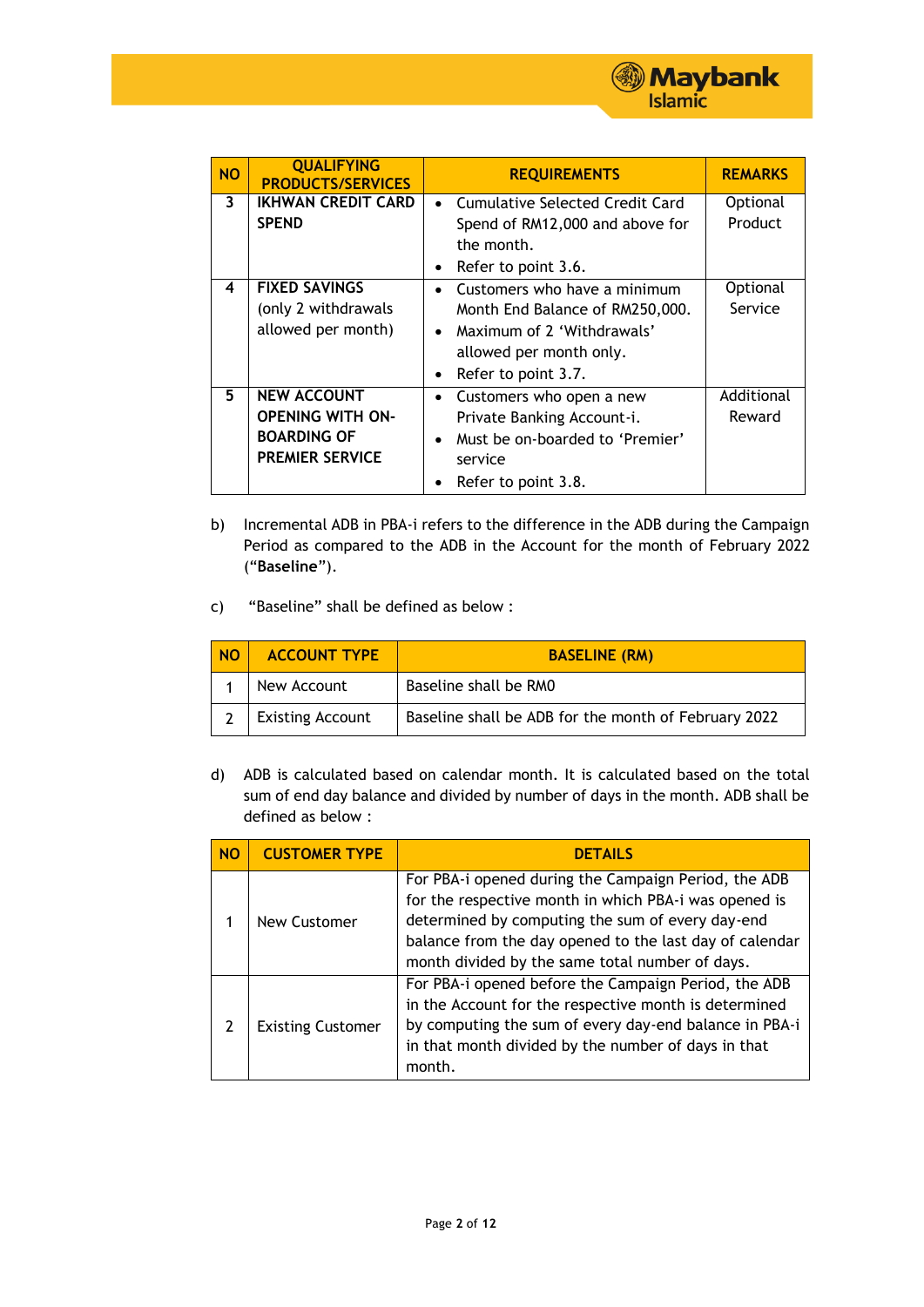

- 3.3 Bonus Profit
	- a) For the purpose of this Campaign, the <sup>1</sup>Bonus Profit is only applicable for the Eligible Customer who met the "Invest & Grow" requirement and the respective requirement of one or more of the participating products/services as illustrated below in Item 3.3 (c).

Note: <sup>1</sup>The Bonus Profit may be revised accordingly to reflect the changes of the *Overnight Policy Rate ("OPR") set by Bank Negara Malaysia.*

- b) Bonus Profit is according to Incremental ADB & each product/service requirements.
- c) Invest & Grow and a maximum of 2 qualifying products / services.
	- i. Invest & Grow criteria
		- Bonus Profit of 0.20% p.a. up to 0.25% p.a.

| <b>ADB Balance Band (RM)</b> | <b>Bonus Profit (%) p.a.</b> |
|------------------------------|------------------------------|
| RM20,000 to RM50,000         | 0.20%                        |
| Up to RM100,000              | 0.20%                        |
| $\overline{Up}$ to RM250,000 | 0.20%                        |
| Up to RM500,000              | 0.25%                        |
| Above RM500,000 to RM1.0 mil | 0.25%                        |

- ii. Invest & Grow + 1 Qualifying Product/Service
	- Bonus Profit of  $0.25\%$  p.a. up to  $0.30\%$  p.a.

| <b>ADB Balance Band (RM)</b> | <b>Bonus Profit (%) p.a.</b> |
|------------------------------|------------------------------|
| RM20,000 to RM50,000         | 0.25%                        |
| Up to RM100,000              | 0.25%                        |
| Up to RM250,000              | 0.25%                        |
| Up to RM500,000              | 0.30%                        |
| Above RM500,000 to RM1.0 mil | 0.30%                        |

- iii. Invest & Grow + 2 Qualifying Products/Services
	- Bonus Profit of 0.30% p.a. up to 0.40% p.a.

| <b>ADB Balance Band (RM)</b> | Bonus Profit (%) p.a. |
|------------------------------|-----------------------|
| RM20,000 to RM50,000         | 0.30%                 |
| Up to RM100,000              | 0.30%                 |
| Up to RM250,000              | 0.30%                 |
| Up to RM500,000              | 0.40%                 |
| Above RM500,000 to RM1.0 mil | 0.40%                 |

d) For New Account Opening of PBA-i with Premier Tagging, the Eligible Customer will be given the "Invest & Grow + 2 Qualifying Products/Services" Bonus Profit of 0.30% p.a. up to 0.40% p.a., per table above in point  $3.3(c)$ (iii) for the respective account's opening month. Bonus Profit is subject to ADB Growth.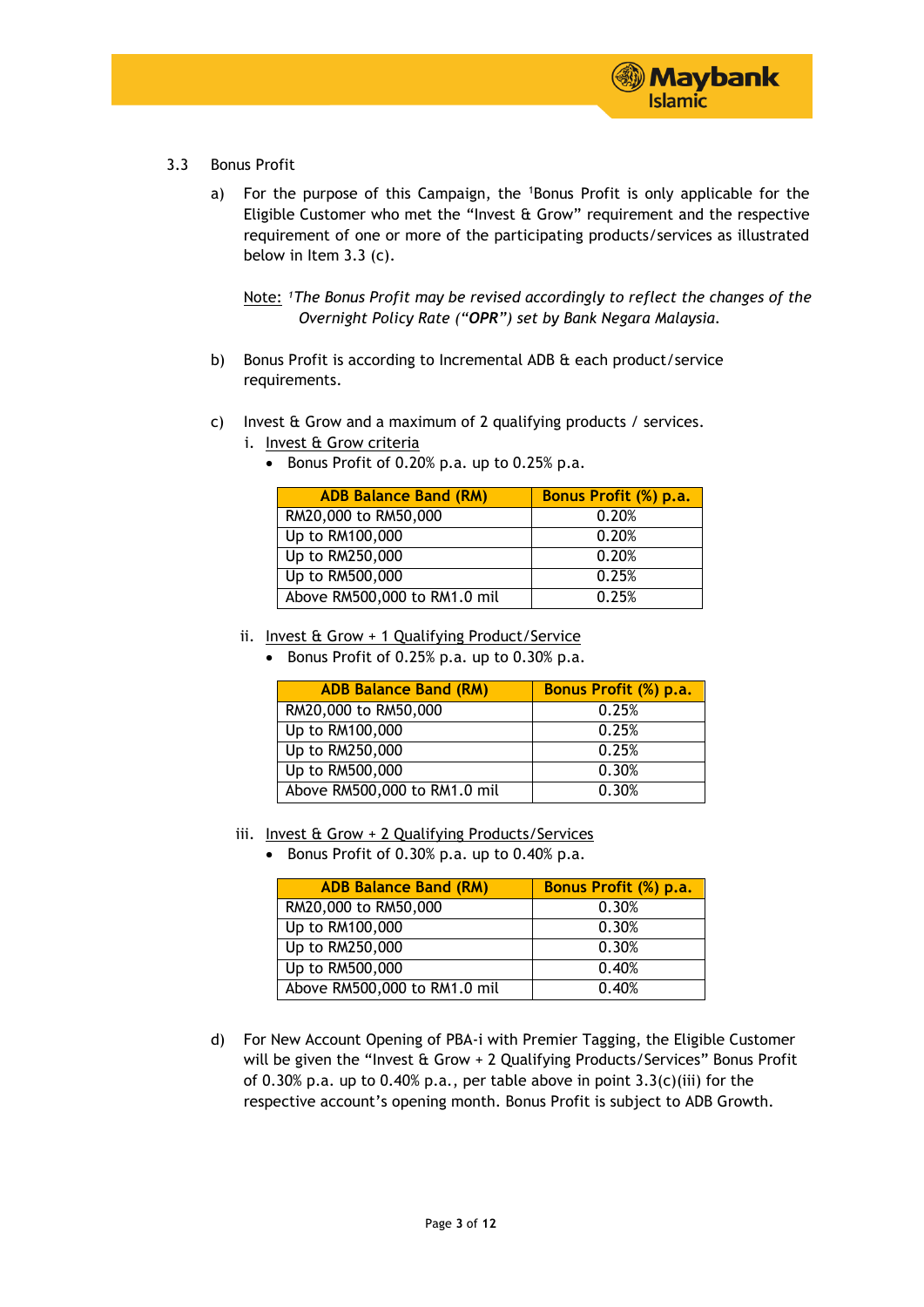

e) Bonus Profit Calculation Formula shall be termed as below :

Incremental ADB x Bonus Profit Rate x No. of Participating Days /  $\land$ No of Days in a Year

 $^{\circ}$ Leap year = 366 years, Non-leap years = 365 days

- f) Bonus Profit will be credited to the Account within thirty (30) business days of the following month or on such other date as determined by the Bank. In the event that PBA-i is closed before the Bonus Profit is credited, no Bonus Profit shall be paid to the Eligible Customer.
- 3.4 Invest & Grow (Core and Compulsory criteria)
	- a) To be eligible for "Invest  $\theta$  Grow", the Eligible Customer must meet the following requirements:
		- i. Minimum Incremental ADB of RM20,000 up to a maximum of RM1,000,000 for the respective month; and
		- ii. Minimum Month End Balance of RM20,000 for each respective month.
- 3.5 Inward Fund Transfer (Optional Service)
	- a) To be eligible for the **"**Inward Fund Transfer", the Eligible Customer must meet the following requirements:
		- i. Cumulative Inward Fund Transfer of RM20,000 and above for the month. For this Campaign, Inward Fund Transfer to the PBA-i shall be termed as Inward Telegraphic Transfer ("**TT**"), Inward Interbank GIRO ("**IBG**"), Inward Real Time Electronic Transfer of Funds and Securities ("**RENTAS**") and Inward Instant Interbank Fund Transfer ("**IBFT**"); and
		- ii. Must be paired with "Invest & Grow", Core and Compulsory criteria.
- 3.6 Ikhwan Credit Card Spend (Optional Product)
	- a) To be eligible for the "Ikhwan Credit Card Spend", the Eligible Customer must meet the following requirements:
		- i. The credit cards participating in this Campaign and the credit card spend are as per the product table below issued in Malaysia ("**Participating Credit Card**"). The Participating Credit Card are subject to change with twenty-one (21) calendar days prior notice;

| <b>PARTICIPATING CREDIT CARD</b>                                          | <b>CREDIT CARD SPEND (RM)</b>                                                                                                                                               |
|---------------------------------------------------------------------------|-----------------------------------------------------------------------------------------------------------------------------------------------------------------------------|
| Maybank Islamic World<br>Mastercard Ikhwan<br>Maybank Islamic Ikhwan Visa | • Cumulative credit card spend of<br>RM12,000 and above on retail<br>transactions per calendar month.                                                                       |
| Infinite                                                                  | Applicable only to retail transactions<br>٠<br>with posting date within the<br>calendar month using the credit card<br>where the account holder is the<br>principal holder. |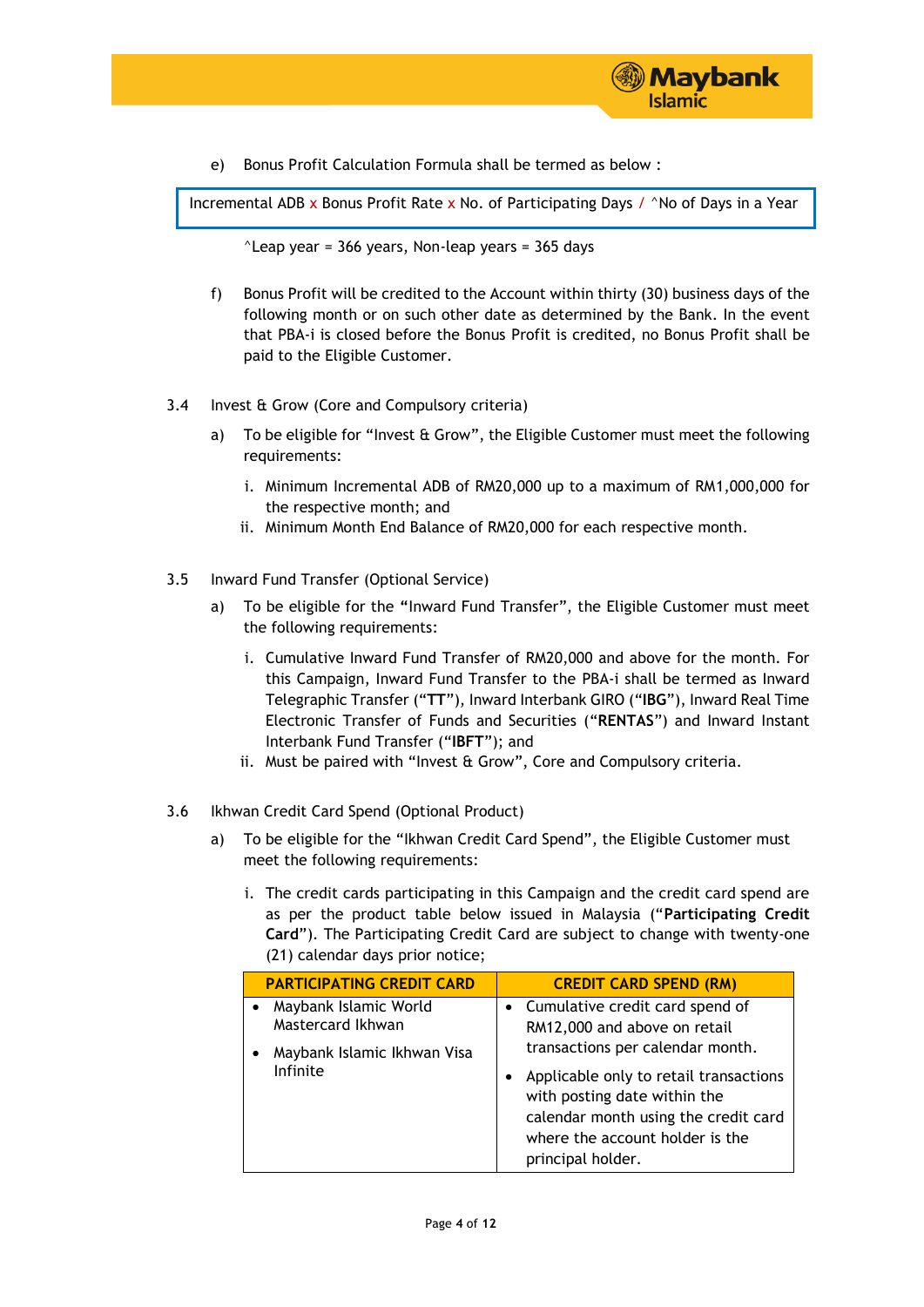

- ii. Must be paired with "Invest & Grow", Core and Compulsory criteria;
- iii. The Eligible Customer must have a valid and active Participating Credit Card and continue to be enrolled in the Campaign at month end for the Bonus Profit computation. Any cancelled Participating Credit Card before the Bonus Profit computation shall not be considered;
- iv. For the purpose of this Campaign, "retail transactions" refer to the purchase of any good or services (local and overseas) with the use of the Participating Credit Card and may, at the Bank's discretion, include any Maybank Islamic Credit Card transactions as may be determined by the Bank except for transactions that include but are not limited to:
	- Balance transfer;
	- Auto debit and recurring payments;
	- Payment of utilities, direct marketing, takaful contribution/ insurance premium, government related payment or payments via Maybank2u.com;
	- Cash advance / Cash withdrawal, quasi cash, non-Shariah compliant Merchant Category Codes including casino transactions, payment to charity(ies), Goods & Services Tax and any other form of service / miscellaneous fees; and
	- Cash Treats-i and EzyCash-i
- v. The equivalent amount in Malaysian Ringgit ("**MYR**") will be used if the spending is in a foreign currency. The Bank has the discretion to apply the relevant exchange rates to derive the MYR equivalent;
- vi. For retail transactions made under any of the Bank's instalment plans Ezypay-i and Ezypay Plus-i (as determined by the Bank), only the monthly instalment amount will be considered when determining the minimum spend amount and not the full transaction amount charged under the plan;
- vii. Transactions using any other non-participating Maybank Credit Card will not be eligible for any Bonus Profit under the Campaign; and
- viii. The Bank will use the date which the transaction is posted to the Eligible Customer's credit card to calculate the minimum spend amount. The Bank reserves the right to reject or exclude any transaction.
- 3.7 Fixed Savings (Optional Service)
	- a) To be eligible for the **"**Fixed Savings", the Eligible Customer must meet the following requirements:
		- i. Must be paired with "Invest & Grow", Core and Compulsory criteria;
		- ii. Must have a minimum Month End Balance of RM250,000 in PBA-i for each respective month; and
		- iii. Customers are only allowed a maximum of 2 'Withdrawals' per month from PBA-i
	- b) 'Withdrawals' are defined as the following transactions:
		- i. Cash Withdrawal via ATM;
		- ii. Cash Withdrawal via Over The Counter at branches; and
		- iii. Outward Telegraphic transfers to Other Banks Account i.e IBG, RENTAS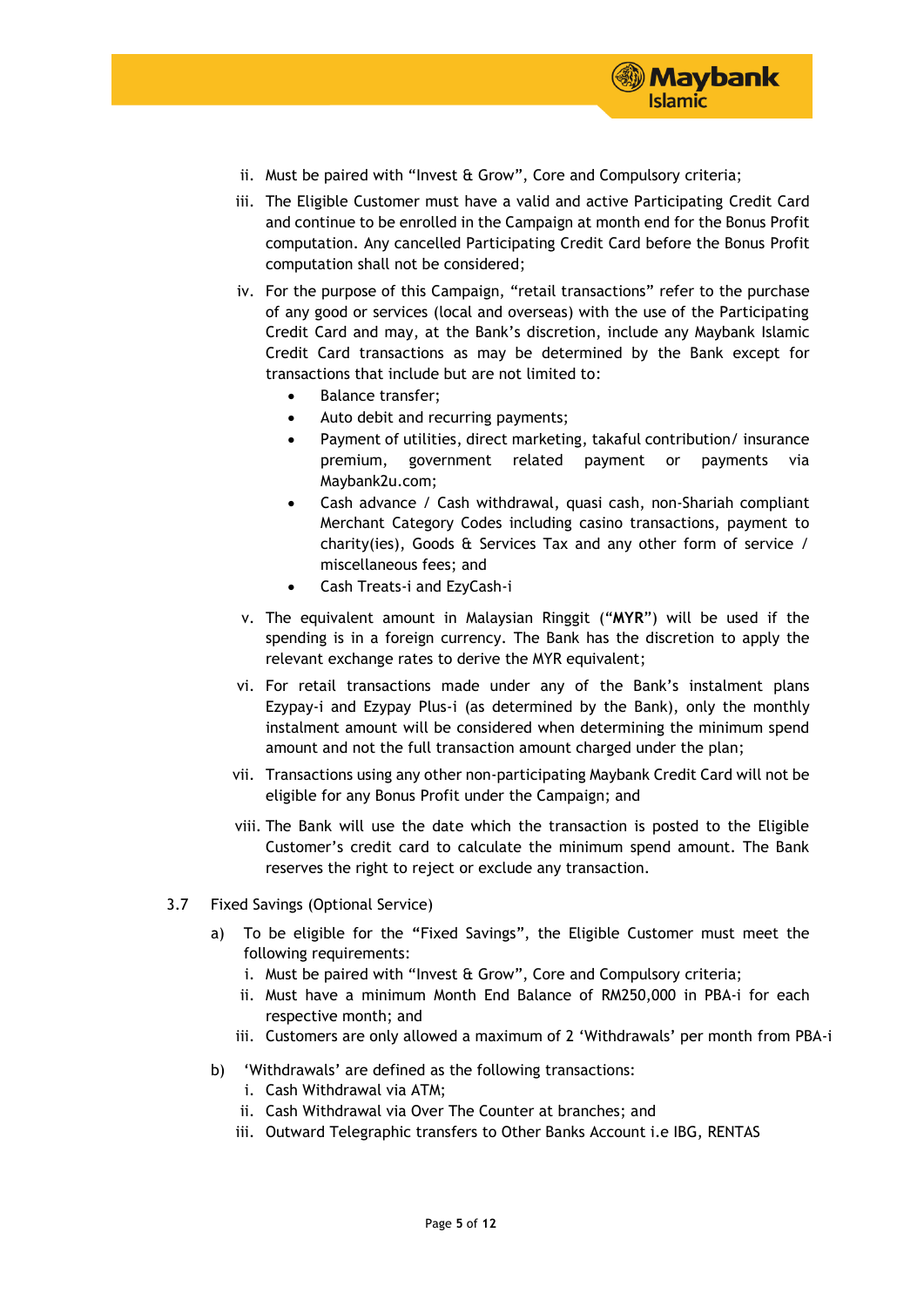

- 3.8 New Account Opening With On-boarding of Premier Service (Additional Reward)
	- a) To be eligible for the **"**New Account Opening With On-Boarding of Premier Service", the Eligible Customer must meet the following requirements:
		- i. Only for Eligible Customers who open a new Account;
		- ii. The Eligible Customer must be on-boarded to 'Premier' service;
		- iii. Must be paired with "Invest & Grow", Core and Compulsory criteria; and
		- iv. This is only available for the respective month of the new account opening.
	- b) The following are the requirements for customers to be eligible for 'Premier Service':
		- i. Any combination or single product of funds and investments between RM250,000 to RM3,000,000; **OR**
		- ii. Any combination or single product of financing, funds and investments between RM1,000,000 to RM4,000,000.

#### **4.0 Other Conditions**

4.1 The "Invest & Grow" criteria, incremental ADB and number of fulfilled requirements of one or more of the participating products/services shall determine the total accumulated Bonus Profit enjoyable by Eligible Customers; i.e. as per the following illustrations:

| <b>INVEST &amp; GROW</b> |                                                                                                                                                                                       |                                                                                                                                                                         |  |  |  |
|--------------------------|---------------------------------------------------------------------------------------------------------------------------------------------------------------------------------------|-------------------------------------------------------------------------------------------------------------------------------------------------------------------------|--|--|--|
| <b>DATE</b>              | <b>PARTICULARS</b><br><b>BONUS PROFIT</b>                                                                                                                                             |                                                                                                                                                                         |  |  |  |
|                          | Scenario 1: Customer A is a new customer who opened a Private Banking Account-i (PBA-i) as<br>at 1 March 2022. Customer A only met the criteria and requirements for "Invest & Grow". |                                                                                                                                                                         |  |  |  |
|                          |                                                                                                                                                                                       | • Customer met the "Invest & Grow" criteria                                                                                                                             |  |  |  |
| 1 March                  | $\bullet$ Customer A makes a<br>placement of RM100,000<br>into PBA-i.                                                                                                                 | <b>QUALIFYING PRODUCTS /</b><br><b>MET</b><br><b>SERVICES</b><br><b>REQUIREMENTS</b>                                                                                    |  |  |  |
| 2022                     |                                                                                                                                                                                       | Invest & Grow<br><b>YES</b>                                                                                                                                             |  |  |  |
|                          |                                                                                                                                                                                       | <b>Inward Fund Transfer</b><br><b>NO</b>                                                                                                                                |  |  |  |
|                          |                                                                                                                                                                                       | Ikhwan Credit Card Spend<br><b>NO</b>                                                                                                                                   |  |  |  |
|                          | $\bullet$ Customer A makes a<br>placement of RM50,000<br>into PBA-i.                                                                                                                  | <b>Fixed Savings</b><br><b>NO</b>                                                                                                                                       |  |  |  |
| 20                       |                                                                                                                                                                                       | New Account & Service Tag<br><b>NO</b>                                                                                                                                  |  |  |  |
| March<br>2022            |                                                                                                                                                                                       | • Average daily balance (ADB) for March 2022<br>$=$ [(19 days x RM100,000) + (11 days x RM150,000)<br>$+$ (1 day x RM170,000) $\div$ 31 days]<br>$= RM120,000$          |  |  |  |
| 31<br>March<br>2022      | $\bullet$ Customer A makes a<br>placement of RM20,000<br>into PBA-i.                                                                                                                  | $\bullet$ Baseline = RMO<br>• Incremental ADB = RM120,000 - RM0<br>$= RM120,000$<br>• Bonus Profit for March 2022<br>= RM120,000 x 0.20% p.a. x 31 ÷ 365<br>$= RM20.38$ |  |  |  |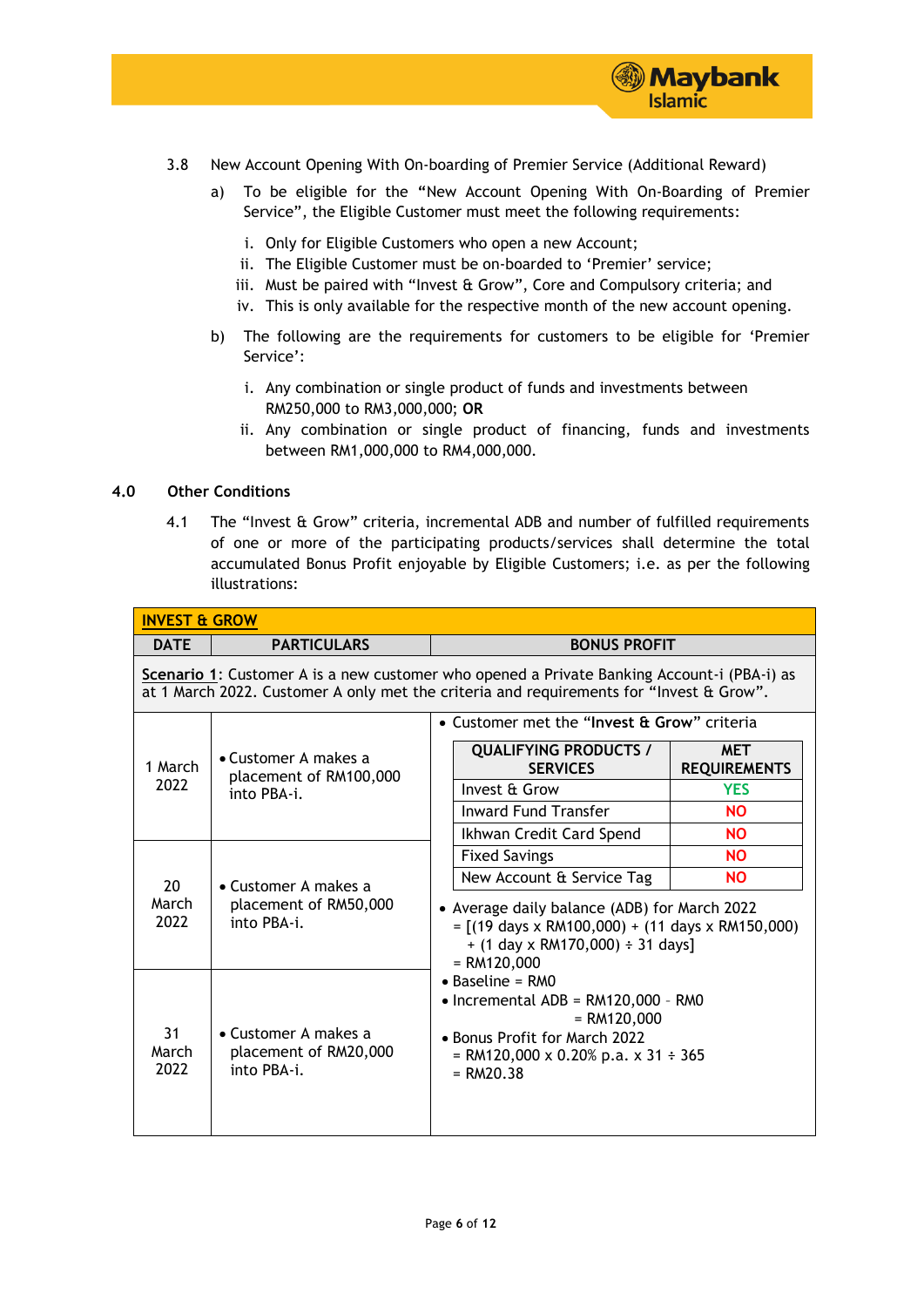

| <b>INVEST &amp; GROW + 1 QUALIFYING PRODUCT/SERVICE</b> |                                                                                                                                                                                                                                                                                                                                                         |                                                                                                                                                                                                                     |  |  |  |
|---------------------------------------------------------|---------------------------------------------------------------------------------------------------------------------------------------------------------------------------------------------------------------------------------------------------------------------------------------------------------------------------------------------------------|---------------------------------------------------------------------------------------------------------------------------------------------------------------------------------------------------------------------|--|--|--|
| <b>DATE</b>                                             | <b>PARTICULARS</b><br><b>BONUS PROFIT</b>                                                                                                                                                                                                                                                                                                               |                                                                                                                                                                                                                     |  |  |  |
|                                                         | Scenario 2: Customer B is a new customer who opened a Private Banking Account-i (PBA-i) as<br>at 10 April 2022. Customer B met the criteria and requirements for "Invest & Grow" and<br>"Ikhwan Credit Card Spend" in the month of April 2022.                                                                                                          |                                                                                                                                                                                                                     |  |  |  |
| 10 April<br>2022                                        | • Customer B makes a<br>placement of RM50,000<br>into PBA-i.                                                                                                                                                                                                                                                                                            | • Customer met the "Invest & Grow + 1 Qualifying<br>Product/Service" criteria<br><b>QUALIFYING PRODUCTS /</b><br><b>MET</b><br><b>SERVICES</b><br><b>REQUIREMENTS</b><br>Invest & Grow<br><b>YES</b>                |  |  |  |
| 15 April<br>2022                                        | • Customer B spends<br>RM20,000 on retail<br>purchases online using<br>his/her Maybank Islamic<br>Ikhwan Visa Infinite Credit<br>Card                                                                                                                                                                                                                   | <b>Inward Fund Transfer</b><br><b>NO</b><br>Ikhwan Credit Card Spend<br><b>YES</b><br><b>Fixed Savings</b><br><b>NO</b><br>New Account & Service Tag<br><b>NO</b><br>• Average daily balance (ADB) for April 2022   |  |  |  |
| 20 April<br>2022                                        | • Customer B makes a<br>placement of RM150,000<br>into PBA-i.                                                                                                                                                                                                                                                                                           | $=$ [(10 days x RM50,000) + (10 days x RM200,000)<br>$+$ (1 day x RM180,000) $\div$ 21 days]<br>$= R M127,619.05$<br>$\bullet$ Baseline = RM0<br>$\bullet$ Incremental ADB = RM127,619.05 - RM0<br>$= RM127,619.05$ |  |  |  |
| 30 April<br>2022                                        | • Customer B withdraws<br>RM20,000 via IBG from<br>PBA-i.                                                                                                                                                                                                                                                                                               | • Bonus Profit for April 2022<br>= RM127,619.05 x 0.25% p.a. x 21 ÷ 365<br>$= R M 18.36$                                                                                                                            |  |  |  |
|                                                         | Scenario 3: Customer C is an existing customer. He/she has a RM50,000 ADB and month end<br>outstanding balance in Private Banking Account-i (PBA-i) for the month of February 2022 and<br>maintains the same in March 2022. In the month of April 2022, Customer C met the criteria<br>and requirements for "Invest & Grow" and "Inward Fund Transfer". |                                                                                                                                                                                                                     |  |  |  |
| 1 April                                                 | • Customer C makes a                                                                                                                                                                                                                                                                                                                                    | • Customer met the "Invest & Grow + 1 Qualifying<br>Product/Service" criteria                                                                                                                                       |  |  |  |
| 2022                                                    | placement of RM200,000<br>into PBA-i.                                                                                                                                                                                                                                                                                                                   | <b>QUALIFYING PRODUCTS /</b><br><b>MET</b><br><b>SERVICES</b><br><b>REQUIREMENTS</b>                                                                                                                                |  |  |  |
|                                                         |                                                                                                                                                                                                                                                                                                                                                         | Invest & Grow<br><b>YES</b>                                                                                                                                                                                         |  |  |  |
|                                                         | • Customer C uses Interbank                                                                                                                                                                                                                                                                                                                             | <b>Inward Fund Transfer</b><br><b>YES</b>                                                                                                                                                                           |  |  |  |
|                                                         | Giro Transfer (IBG) for a                                                                                                                                                                                                                                                                                                                               | Ikhwan Credit Card Spend<br><b>NO</b>                                                                                                                                                                               |  |  |  |
| 20 April<br>2022                                        | RM50,000 inward transfer<br>to PBA-i.<br>• Current balance in PBA-i is<br>RM300,000.                                                                                                                                                                                                                                                                    | <b>Fixed Savings</b><br><b>NO</b>                                                                                                                                                                                   |  |  |  |
|                                                         |                                                                                                                                                                                                                                                                                                                                                         | New Account & Service Tag<br><b>NO</b><br>• Average daily balance (ADB) for April 2022<br>$=$ [(19 days x RM250,000) + (2 days x RM300,000)                                                                         |  |  |  |
| 22 April<br>2022                                        | • Customer C withdraws<br>RM25,000 via IBG from<br>PBA-i.                                                                                                                                                                                                                                                                                               | + (3 days x RM275,000) + (2 days x RM270,000) +<br>$(1$ day x RM255,000) + $(3$ days x RM355,000)<br>$\div$ 30 days]<br>$= RM267,833.33$<br>$\bullet$ Baseline = RM50,000                                           |  |  |  |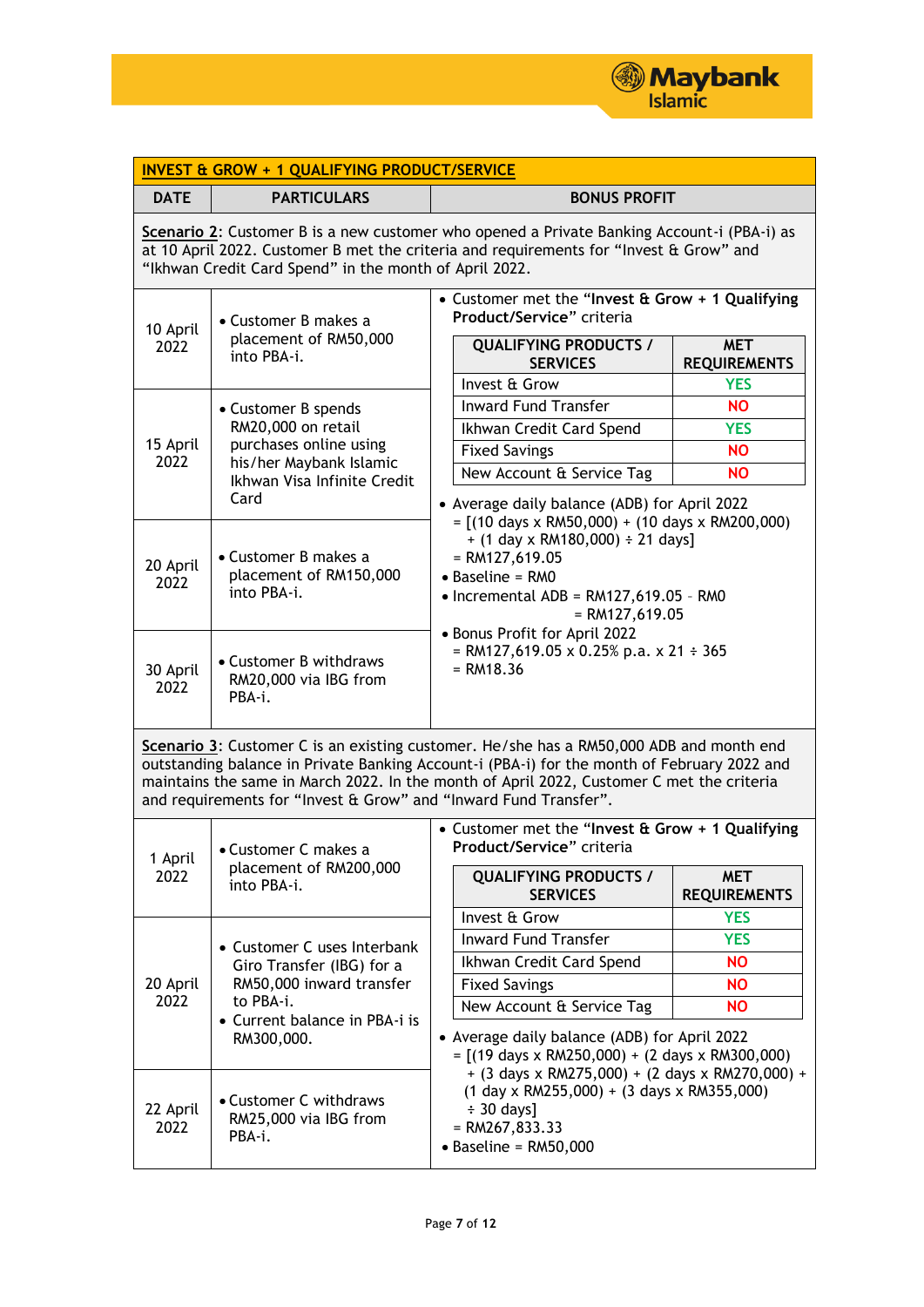

| <b>INVEST &amp; GROW + 1 QUALIFYING PRODUCT/SERVICE</b>                                                                                                                                                                                                                                      |                                                                                |                                                                                                                                                                                                                                                                                                                                                                                                                                       |                                   |  |
|----------------------------------------------------------------------------------------------------------------------------------------------------------------------------------------------------------------------------------------------------------------------------------------------|--------------------------------------------------------------------------------|---------------------------------------------------------------------------------------------------------------------------------------------------------------------------------------------------------------------------------------------------------------------------------------------------------------------------------------------------------------------------------------------------------------------------------------|-----------------------------------|--|
| <b>DATE</b>                                                                                                                                                                                                                                                                                  | <b>PARTICULARS</b>                                                             | <b>BONUS PROFIT</b>                                                                                                                                                                                                                                                                                                                                                                                                                   |                                   |  |
| 25 April<br>2022                                                                                                                                                                                                                                                                             | • Customer C withdraws<br>RM5,000 via ATM from<br>PBA-i.                       | • Incremental ADB = $RM267,833.33 - RM50,000$<br>$= RM217,833.33$<br>· Bonus Profit for April 2022<br>= RM217,833.33 x 0.25% p.a. x 30 ÷ 365<br>$= RM44.76$                                                                                                                                                                                                                                                                           |                                   |  |
| 27 April<br>2022                                                                                                                                                                                                                                                                             | • Customer C withdraws<br>RM15,000 via IBG from<br>PBA-i.                      |                                                                                                                                                                                                                                                                                                                                                                                                                                       |                                   |  |
| 28 April<br>2022                                                                                                                                                                                                                                                                             | • Customer C makes a<br>placement of<br>RM100,000 into PBA-i.                  |                                                                                                                                                                                                                                                                                                                                                                                                                                       |                                   |  |
| Scenario 4: Customer D is an existing customer with RM70,000 ADB and month end outstanding<br>balance in Private Banking Account-i (PBA-i) for the month of March 2022. In the month of April<br>2022, Customer D met the criteria and requirements for "Invest & Grow" and "Fixed Savings". |                                                                                |                                                                                                                                                                                                                                                                                                                                                                                                                                       |                                   |  |
| 1 April<br>2022                                                                                                                                                                                                                                                                              | • Customer D makes a<br>placement of RM500,000<br>into PBA-i.                  | • Customer met the "Invest & Grow + 1 Qualifying<br>Product/Service" criteria                                                                                                                                                                                                                                                                                                                                                         |                                   |  |
|                                                                                                                                                                                                                                                                                              |                                                                                | <b>QUALIFYING PRODUCTS /</b><br><b>SERVICES</b>                                                                                                                                                                                                                                                                                                                                                                                       | <b>MET</b><br><b>REQUIREMENTS</b> |  |
|                                                                                                                                                                                                                                                                                              |                                                                                | Invest & Grow                                                                                                                                                                                                                                                                                                                                                                                                                         | <b>YES</b>                        |  |
|                                                                                                                                                                                                                                                                                              | • Customer D withdraws                                                         | <b>Inward Fund Transfer</b>                                                                                                                                                                                                                                                                                                                                                                                                           | <b>NO</b>                         |  |
| 15 April                                                                                                                                                                                                                                                                                     | RM20,000 via IBG from<br>PBA-i.<br>• Current balance in PBA-i is<br>RM550,000. | Ikhwan Credit Card Spend                                                                                                                                                                                                                                                                                                                                                                                                              | <b>NO</b>                         |  |
| 2022                                                                                                                                                                                                                                                                                         |                                                                                | <b>Fixed Savings</b>                                                                                                                                                                                                                                                                                                                                                                                                                  | <b>YES</b>                        |  |
|                                                                                                                                                                                                                                                                                              |                                                                                | New Account & Service Tag                                                                                                                                                                                                                                                                                                                                                                                                             | <b>NO</b>                         |  |
| 20 April<br>2022                                                                                                                                                                                                                                                                             | • Customer D withdraws<br>RM10,000 via ATM from<br>PBA-i.                      | • Average daily balance (ADB) for April 2022<br>$= [(14 \text{ days} \times \text{RM570,000}) + (5 \text{ days} \times \text{RM550,000})]$<br>$+$ (5 days x RM540,000) + (6 days x RM640,000)<br>$\div$ 30 days]<br>$=$ RM575,666.67<br>$\bullet$ Baseline = RM70,000<br>• Incremental ADB = $RM575,666.67 - RM70,000$<br>$=$ RM505,666.67<br>• Bonus Profit for April 2022<br>= RM505,666.67 x 0.30% p.a. x 30 ÷ 365<br>$= RM124.68$ |                                   |  |
| 25 April<br>2022                                                                                                                                                                                                                                                                             | • Customer D makes a<br>placement of RM100,000<br>into PBA-i.                  |                                                                                                                                                                                                                                                                                                                                                                                                                                       |                                   |  |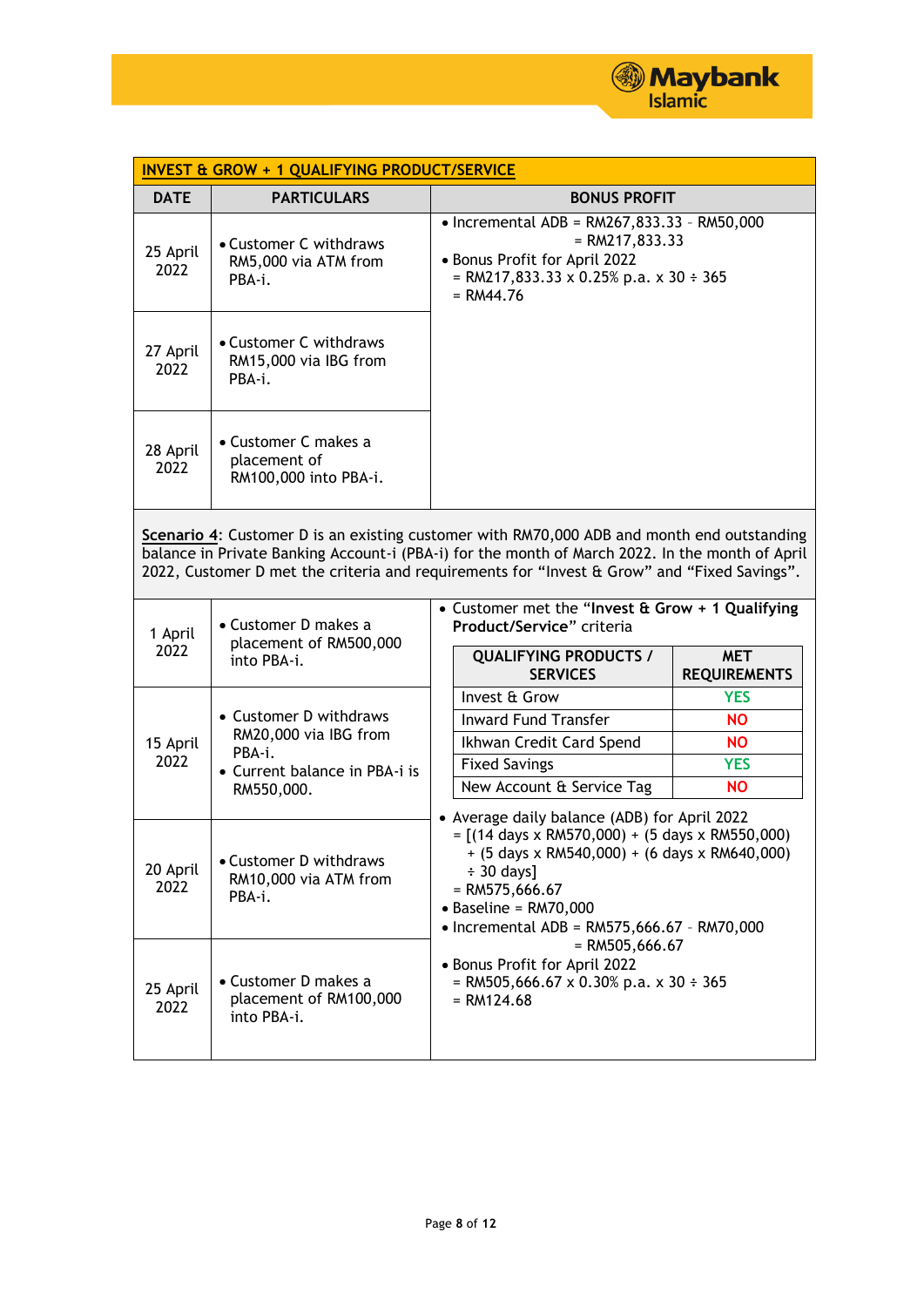

| <b>INVEST &amp; GROW + 2 QUALIFYING PRODUCTS/SERVICES</b>                                                                                                                                                                                                                                                                                                 |                                                                                                                                                                                                                           |                                                                                                                                                                                                                                                                                                                                                                                                                                   |                                                                  |  |
|-----------------------------------------------------------------------------------------------------------------------------------------------------------------------------------------------------------------------------------------------------------------------------------------------------------------------------------------------------------|---------------------------------------------------------------------------------------------------------------------------------------------------------------------------------------------------------------------------|-----------------------------------------------------------------------------------------------------------------------------------------------------------------------------------------------------------------------------------------------------------------------------------------------------------------------------------------------------------------------------------------------------------------------------------|------------------------------------------------------------------|--|
| <b>DATE</b>                                                                                                                                                                                                                                                                                                                                               | <b>PARTICULARS</b>                                                                                                                                                                                                        | <b>BONUS PROFIT</b>                                                                                                                                                                                                                                                                                                                                                                                                               |                                                                  |  |
| Scenario 5: Customer E is a new customer who opened a Private Banking Account-i (PBA-i) as<br>at 3 March 2022. Customer E met the criteria and requirements for "Invest & Grow" "Ikhwan<br>Credit Card Spend" and "Fixed Savings" in the month of March 2022.                                                                                             |                                                                                                                                                                                                                           |                                                                                                                                                                                                                                                                                                                                                                                                                                   |                                                                  |  |
| 3 March<br>2022                                                                                                                                                                                                                                                                                                                                           | • Customer met the "Invest & Grow + 2 Qualifying<br>• Customer E opened new<br>Products/Services" criteria<br>PBA-i.<br>• Customer E makes a<br><b>QUALIFYING PRODUCTS /</b><br>placement of RM500,000<br><b>SERVICES</b> |                                                                                                                                                                                                                                                                                                                                                                                                                                   | <b>MET</b><br><b>REQUIREMENTS</b>                                |  |
| 10<br>March<br>2022                                                                                                                                                                                                                                                                                                                                       | into PBA-i.<br>• Customer E spends<br>RM4,500 on retail<br>purchases online using<br>his/her Maybank Islamic<br>Petronas Ikhwan Visa<br>Platinum Credit Card.                                                             | Invest & Grow<br><b>Inward Fund Transfer</b><br>Ikhwan Credit Card Spend<br><b>Fixed Savings</b><br>New Account & Service Tag                                                                                                                                                                                                                                                                                                     | <b>YES</b><br><b>NO</b><br><b>YES</b><br><b>YES</b><br><b>NO</b> |  |
| 12<br>March<br>2022                                                                                                                                                                                                                                                                                                                                       | • Customer E withdraws<br>RM25,000 via IBG from<br>PBA-i.                                                                                                                                                                 | • Average daily balance (ADB) for March 2022<br>$= [(9 \text{ days} \times \text{RM500},000) + (12 \text{ days} \times \text{RM475},000) +$<br>$(8 \text{ days} \times \text{RM575,000}) \div 29 \text{ days}$<br>$=$ RM510,344.83<br>$\bullet$ Baseline = RM0<br>$\bullet$ Incremental ADB = RM510,344.83 - RM 0<br>$= RMS10, 344.83$<br>• Bonus Profit for March 2022<br>= RM510,344.83 x 0.40% p.a. x 29 ÷ 365<br>$= RM162.19$ |                                                                  |  |
| 24<br>March<br>2022                                                                                                                                                                                                                                                                                                                                       | • Customer E makes a<br>placement RM100,000 into<br>PBA-i.                                                                                                                                                                |                                                                                                                                                                                                                                                                                                                                                                                                                                   |                                                                  |  |
| Scenario 6: Customer F is an existing customer with a RM 150,000 ADB and month end<br>outstanding balance in Private Banking Account-i (PBA-i) for the month of February 2022.<br>Customer F met the criteria and requirements for "Invest & Grow", "Inward Fund Transfer",<br>"Ikhwan Credit Card Spend" and "Fixed Savings" in the month of March 2022. |                                                                                                                                                                                                                           |                                                                                                                                                                                                                                                                                                                                                                                                                                   |                                                                  |  |
| 1 March<br>2022                                                                                                                                                                                                                                                                                                                                           | • Customer met the "Invest & Grow + 2 Qualifying<br>Products/Services" criteria; maximum of 2<br>• Customer F makes a<br>qualifying products/services<br>placement of RM500,000                                           |                                                                                                                                                                                                                                                                                                                                                                                                                                   |                                                                  |  |
|                                                                                                                                                                                                                                                                                                                                                           | into PBA-i.                                                                                                                                                                                                               | <b>QUALIFYING PRODUCTS /</b><br><b>SERVICES</b>                                                                                                                                                                                                                                                                                                                                                                                   | <b>MET</b><br><b>REQUIREMENTS</b>                                |  |
|                                                                                                                                                                                                                                                                                                                                                           | • Customer F uses Interbank                                                                                                                                                                                               | Invest & Grow                                                                                                                                                                                                                                                                                                                                                                                                                     | <b>YES</b>                                                       |  |
|                                                                                                                                                                                                                                                                                                                                                           | Giro Transfer (IBG) for a                                                                                                                                                                                                 | <b>Inward Fund Transfer</b>                                                                                                                                                                                                                                                                                                                                                                                                       | <b>YES</b>                                                       |  |
| 8 March<br>2022                                                                                                                                                                                                                                                                                                                                           | RM10,000 inward transfer<br>to PBA-i.                                                                                                                                                                                     | Ikhwan Credit Card Spend                                                                                                                                                                                                                                                                                                                                                                                                          | <b>YES</b>                                                       |  |
|                                                                                                                                                                                                                                                                                                                                                           | • Current balance in PBA-i<br>is RM660,000.                                                                                                                                                                               | <b>Fixed Savings</b>                                                                                                                                                                                                                                                                                                                                                                                                              | <b>YES</b>                                                       |  |
|                                                                                                                                                                                                                                                                                                                                                           |                                                                                                                                                                                                                           | New Account & Service Tag                                                                                                                                                                                                                                                                                                                                                                                                         | <b>NO</b>                                                        |  |
| 15<br>March<br>2022                                                                                                                                                                                                                                                                                                                                       | • Customer F spends<br>RM8,000 on retail<br>purchases using his/her<br>Maybank Islamic Ikhwan<br>Visa Infinite                                                                                                            | • Average daily balance (ADB) for March 2022<br>$=$ [(7 days x RM650,000) + (20 days x RM660,000)<br>$+$ (1 day x RM675,000) + (3 days x RM670,000) $\div$ 31<br>days]<br>$=$ RM659,193.55<br>$\bullet$ Baseline = RM150,000                                                                                                                                                                                                      |                                                                  |  |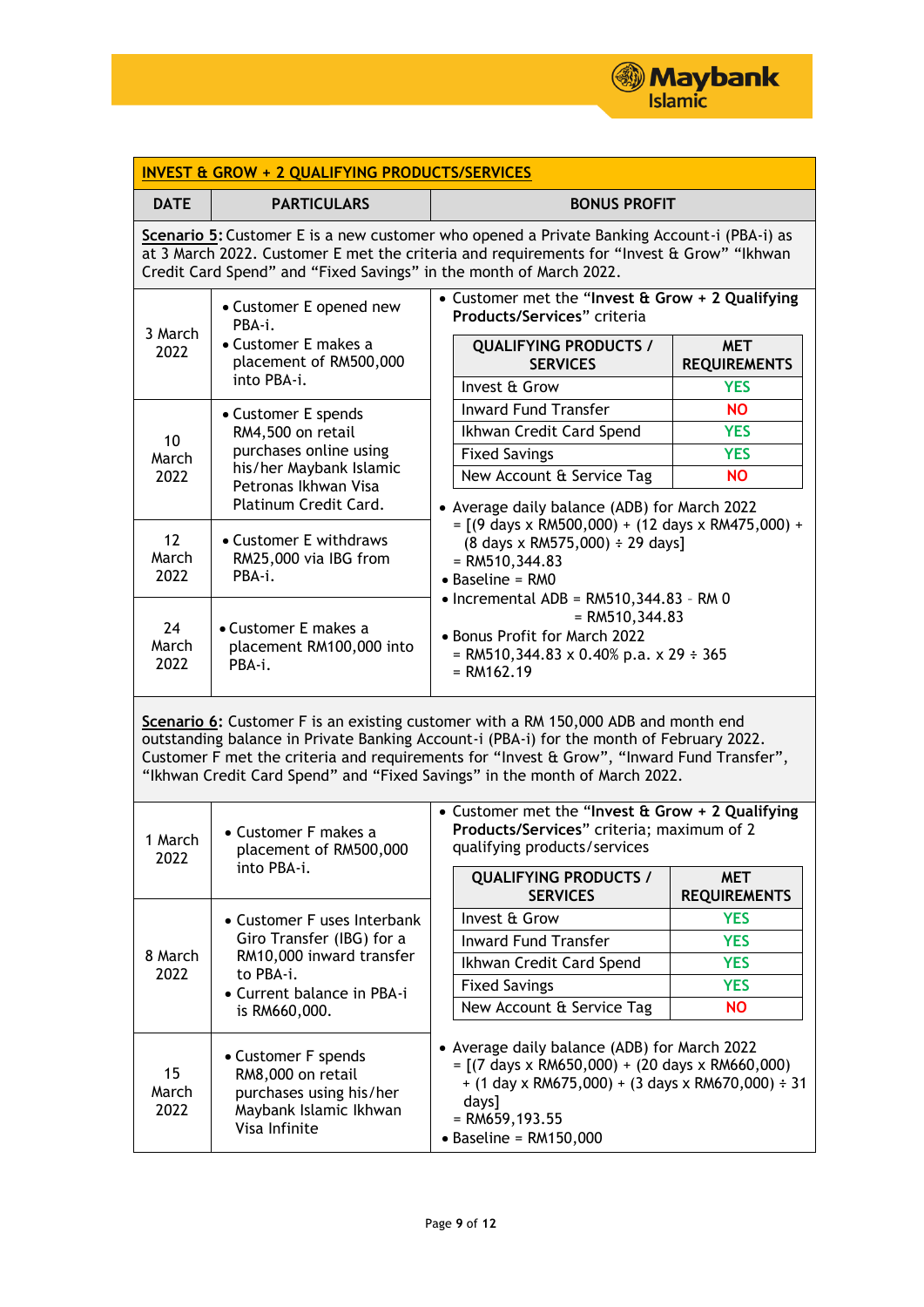

| <b>INVEST &amp; GROW + 2 QUALIFYING PRODUCTS/SERVICES</b> |                                                                                                                                                  |                                                                                                                                                                  |  |  |  |
|-----------------------------------------------------------|--------------------------------------------------------------------------------------------------------------------------------------------------|------------------------------------------------------------------------------------------------------------------------------------------------------------------|--|--|--|
| <b>DATE</b>                                               | <b>PARTICULARS</b>                                                                                                                               | <b>BONUS PROFIT</b>                                                                                                                                              |  |  |  |
| 22<br>March<br>2022                                       | • Customer F spends<br>RM5,000 on retail<br>purchases online using<br>his/her Maybank Islamic<br>Ikhwan Visa Infinite                            | • Incremental ADB = $RM659,193.55$ - $RM150,000$<br>$=$ RM509, 193.55<br>• Bonus Profit for March 2022<br>= RM509,193.55 x 0.40% p.a. x 31 ÷ 365<br>$= RM172.99$ |  |  |  |
| 28<br>March<br>2022                                       | • Customer F uses Interbank<br>Giro Transfer (IBG) for a<br>RM15,000 inward transfer<br>to PBA-i.<br>• Current balance in PBA-i is<br>RM675,000. |                                                                                                                                                                  |  |  |  |
| 29<br>March<br>2022                                       | • Customer F makes a<br>withdrawal of RM5,000 via<br>ATM from PBA-i.                                                                             |                                                                                                                                                                  |  |  |  |

| <b>NEW ACCOUNT OPENING AND SERVICE TAG</b>                                                                                                                                                                                                                                                                                                                                                                                                                                                                                               |                                                                                                                                                                                 |                                                                                                                                                                                                                                                                                                                                      |                                                                      |                                   |  |  |
|------------------------------------------------------------------------------------------------------------------------------------------------------------------------------------------------------------------------------------------------------------------------------------------------------------------------------------------------------------------------------------------------------------------------------------------------------------------------------------------------------------------------------------------|---------------------------------------------------------------------------------------------------------------------------------------------------------------------------------|--------------------------------------------------------------------------------------------------------------------------------------------------------------------------------------------------------------------------------------------------------------------------------------------------------------------------------------|----------------------------------------------------------------------|-----------------------------------|--|--|
| <b>DATE</b>                                                                                                                                                                                                                                                                                                                                                                                                                                                                                                                              | <b>PARTICULARS</b>                                                                                                                                                              |                                                                                                                                                                                                                                                                                                                                      | <b>BONUS PROFIT</b>                                                  |                                   |  |  |
| Scenario 7: Customer G is a new customer who opened a Private Banking Account-i (PBA-i) on<br>3 March 2022. Customer G met the enrolment criteria and requirements for "Invest & Grow"<br>and "New Account & Service Tag". Only for the month of March 2022, Customer G will be<br>awarded the "Invest & Grow + 2 Qualifying Product/Services" bonus profit based on the<br>according ADB growth band. For the next following month(s), bonus profit will be subject to<br>Customer G's eligibility on the respective required criteria. |                                                                                                                                                                                 |                                                                                                                                                                                                                                                                                                                                      |                                                                      |                                   |  |  |
| 3 March<br>2022                                                                                                                                                                                                                                                                                                                                                                                                                                                                                                                          | • Customer G opens a new<br>PBA-i.<br>• Customer G makes a<br>placement of RM200,000<br>into PBA-i.<br>• Customer G meets the<br>requirements for the<br>"Premier" service tag. |                                                                                                                                                                                                                                                                                                                                      | • Customer met the "New Account Opening and<br>Service Tag" criteria |                                   |  |  |
|                                                                                                                                                                                                                                                                                                                                                                                                                                                                                                                                          |                                                                                                                                                                                 |                                                                                                                                                                                                                                                                                                                                      | <b>QUALIFYING PRODUCTS /</b><br><b>SERVICES</b>                      | <b>MET</b><br><b>REQUIREMENTS</b> |  |  |
|                                                                                                                                                                                                                                                                                                                                                                                                                                                                                                                                          |                                                                                                                                                                                 |                                                                                                                                                                                                                                                                                                                                      | Invest & Grow                                                        | <b>YES</b>                        |  |  |
|                                                                                                                                                                                                                                                                                                                                                                                                                                                                                                                                          |                                                                                                                                                                                 |                                                                                                                                                                                                                                                                                                                                      | <b>Inward Fund Transfer</b>                                          | <b>NO</b>                         |  |  |
|                                                                                                                                                                                                                                                                                                                                                                                                                                                                                                                                          |                                                                                                                                                                                 |                                                                                                                                                                                                                                                                                                                                      | Ikhwan Credit Card Spend                                             | <b>NO</b>                         |  |  |
|                                                                                                                                                                                                                                                                                                                                                                                                                                                                                                                                          |                                                                                                                                                                                 |                                                                                                                                                                                                                                                                                                                                      | <b>Fixed Savings</b>                                                 | <b>NO</b>                         |  |  |
|                                                                                                                                                                                                                                                                                                                                                                                                                                                                                                                                          |                                                                                                                                                                                 |                                                                                                                                                                                                                                                                                                                                      | New Account & Service Tag                                            | <b>YES</b>                        |  |  |
|                                                                                                                                                                                                                                                                                                                                                                                                                                                                                                                                          |                                                                                                                                                                                 | • Average daily balance (ADB) for March 2022<br>$= [(29 \text{ days} \times \text{RM200,000}) \div 29 \text{ days}]$<br>$= RM200,000.00$<br>$\bullet$ Baseline = RMO<br>$\bullet$ Incremental ADB = RM200,000.00 - RM0<br>$= RM200,000.00$<br>• Bonus Profit for March 2022<br>= RM200,000.00 x 0.30% p.a. x 29 ÷ 365<br>$= RM47.67$ |                                                                      |                                   |  |  |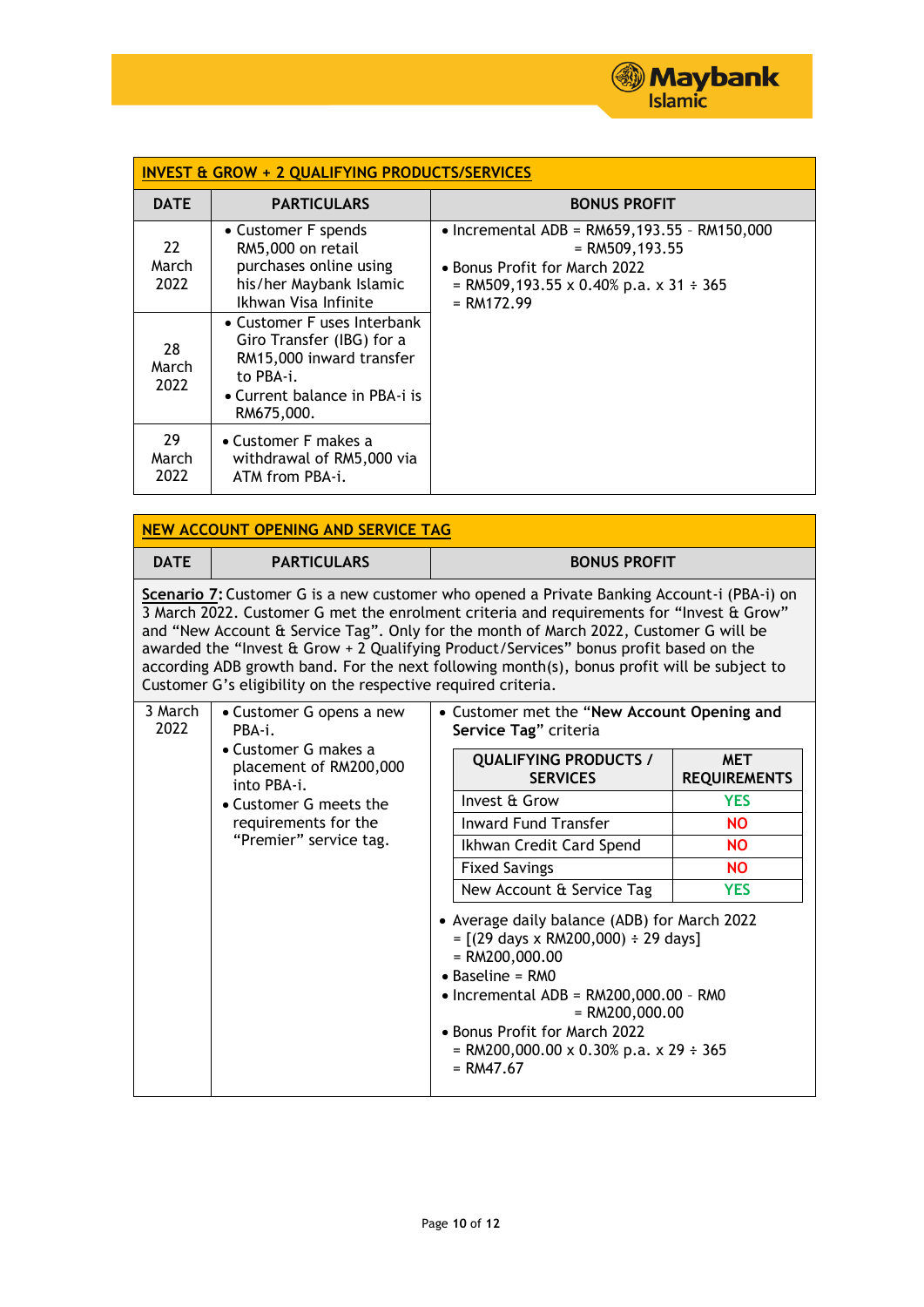

- 4.2 Treatment of Eligible Customers with Multiple Accounts of the Same Product:
	- a) Bonus Profit will be paid to the Account with the highest monthly Incremental ADB.
	- b) If there is a tie in the monthly Incremental ADB amount amongst two (2) or more accounts held by a single Eligible Customer, Bonus Profit will be rewarded to the latest Account opened.
- 4.3 For conversion from Premier Mudharabah Account-i to Private Banking Account-i, the baseline is the existing baseline.
- 4.4 After the Campaign Period, there shall not be Bonus Profit awarded to the Account and Prevailing Profit rates shall apply.
- 4.5 Eligible Customers may be eligible for the Bonus Profit in one of the calendar months, but may not be eligible for Bonus Profit in the following month due to non-fulfilment of any of the eligibility criteria for Bonus Profit.

### **5.0 General Terms and Conditions**

- 5.1 The Bank reserves the right to withdraw, cancel, suspend, extend or terminate this Campaign earlier in whole or in part and reserves the right to modify any of the terms and conditions contained herein, from time to time by giving at least minimum of twenty one (21) calendar days prior notice thereof, the notice of which shall be posted through the Bank's website at www.maybank2u.com.my or through any other channel or channels that the Bank may deem as appropriate. It shall be the responsibility of the Eligible Customers to be informed of or otherwise seek out any such notice validly posted.
- 5.2 By participating in this Campaign, Eligible Customers agree to access the Bank's website at www.maybank2u.com.my on a regular basis to view the terms and conditions herein and seek clarification from the Bank should any of the Terms & Conditions be not fully understood and to ensure that they are kept-up-to-date with any changes or variations made to the Terms and Conditions herein. Any variation (of any of the Terms and Conditions stated herein) shall be binding on the Eligible Customers (through any notice displayed at the Bank's Website at www.maybank2u.com.my).
- 5.3 By participating in this Campaign, Eligible Customers agree to be bound by the Terms and Conditions herein set forth including any amendment thereto.
- 5.4 The Bank is entitled to, at its discretion, disqualify/reject any Eligible Customers who do not comply with these Terms and Conditions and/or are found or suspected to be tampering with the Campaign and/or its process or the operations of this Campaign. Tampering shall include fraudulent activities involving any act of deceit and/or deception and/or cheating with regards to the Campaign.
- 5.5 In no event shall the Bank nor any of its officers, servants, employees, representatives and/or agents (including without limitation, any third party service providers engaged by the Bank for purposes of this Campaign) be liable to the Eligible Customers in this Campaign for any direct, indirect, special or consequential loss or damage (including but not limited to, loss of income, profits or goodwill) arising from or in connection with this Campaign.